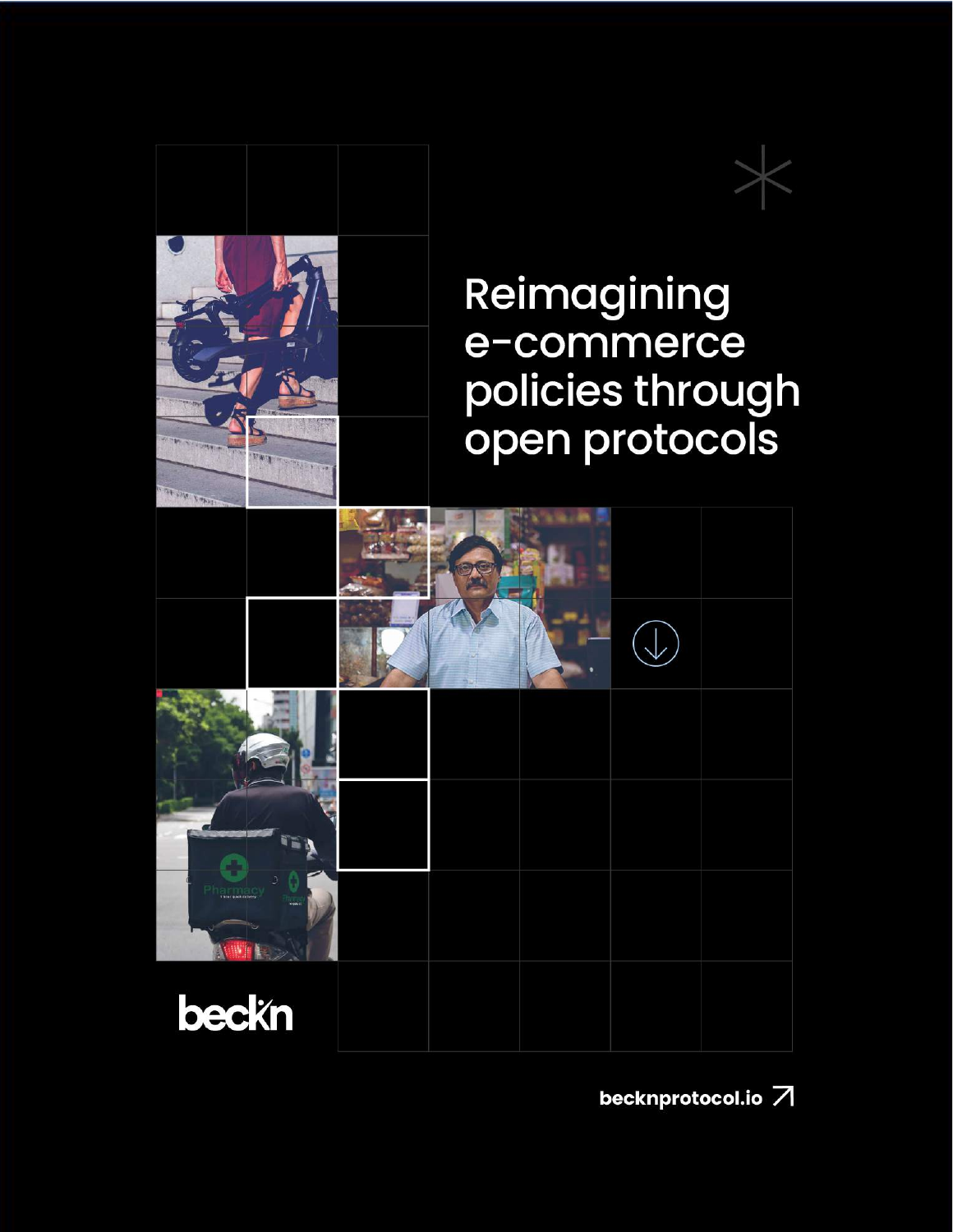Version Number & Year: Version 1.1, 2021 Published under CC-BY-ShareAlike 4.0 license Authors: Venkatesh Hariharan (venkyh@gmail.com), Sujith Nair (sujith@becknfoundation.org) \**Volunteer contributed content*

Regulating e-commerce monopolies and duopolies is becoming one of the biggest challenges facing policy makers around the world. The rapid growth of these platforms has left policy makers scrambling to come up with regulatory responses. The US, which adopted a *laissez-faire* approach to regulating these platforms now seems to be swinging to the other end of the pendulum. China, which allowed platforms to grow rapidly, imposed heavy-handed regulations after perceiving them as a risk to state power. The European Union, which does not have too many dominant home-grown platforms, has used regulations primarily as a means of curbing the influence of foreign platforms. The vast majority of countries, with low state capacity, have yet to formulate a response.

The winner-take-all nature of e-commerce platforms has provoked regulatory responses that range from calls for breaking up these platforms to imposing

heavy fines and penalties. In an era of rapid technological change, these approaches are akin to locking the stable doors after the horses have bolted. Breaking up one e-commerce platform might solve violations by a specific organization, but will not fix a system that spawns such platforms because of the technological factors and economic incentives that exist today. However, unless the basic plumbing of technology is fixed, policy responses will continue to look like a perpetually reactive whack-a-mole game. Therefore, in this note, we propose an alternative, technology-led approach to regulating e-commerce platforms with the objectives of enabling innovation, greater market participation, rebalancing power dynamics, and reducing concentration of power. We argue that this approach will enable policy makers to take a more proactive approach to shaping e-commerce markets, instead of reactive, post-facto regulations.

From Open Internet Protocols to Closed Loop Ecosystems

Open **Internet Protocols** 



**Closed Loop Ecosystems**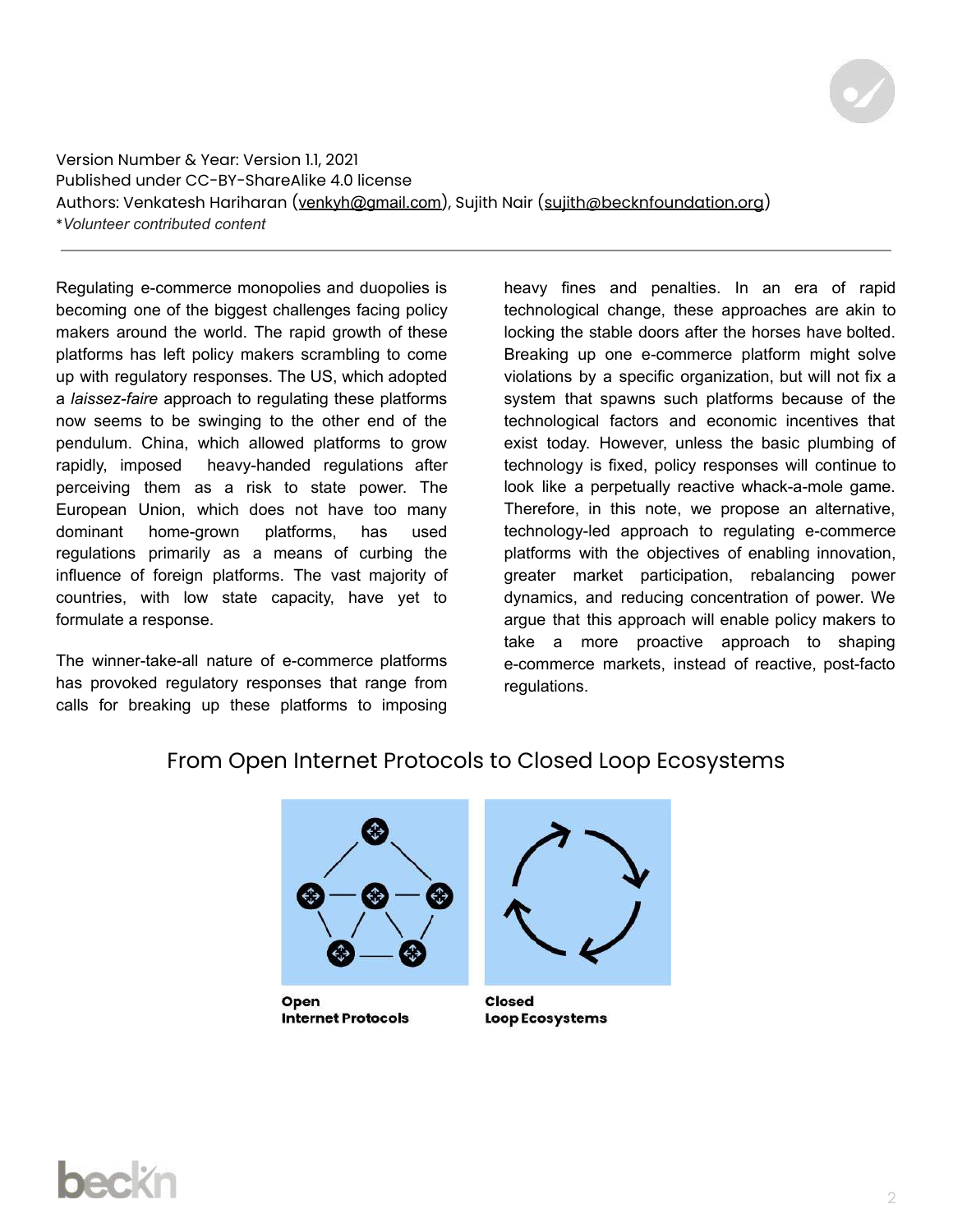In the early days of the Internet, most of us were excited about the possibilities enabled by Open Internet Protocols (OIPs). It held the promise of democratizing access to knowledge, empowering small businesses, and fostering innovation. Cut to 2021, and the promise of OIPs has been dwarfed by Closed Loop Ecosystems (CLEs) in e-commerce and many other areas of technology. While OIPs are interoperable by design and play a unifying role, CLEs are rarely interoperable, and fragment the ecosystems they play in. CLEs are built using OIPs, but create walled gardens on top of it.

The big difference between OIPs and CLEs is that OIPs create value, but do not extract value, while CLEs create value as well as extract it. The value addition in CLEs happens inside the CLEs, and not in the open. This has significant policy implications and this paper will explore them, especially in the context of e-commerce.

CLEs like e-commerce platforms, online advertising services, food delivery services, ride-hailing services, and others have attracted regulatory scrutiny in every geography that they operate in. The reasons range from anti-competitive behavior, becoming too big to fail, privacy violations, and many others.

The US, which is home to many of the oldest CLEs seems to be swinging from one extreme to the other. In the early days, these CLEs were treated with light-touch regulations but are now under threat of being broken up. China let their CLEs grow rapidly, but recently started cracking down when they realized that the CLEs were becoming too big to fail and could become a threat to state authorities. The European Union (EU) which does not have too many dominant home-grown CLEs has taken a protectionist approach with the goal of curbing the influence of global CLEs.

The common thread between all these responses is that these are ham-handed policy responses to challenges raised by technological developments. By definition policy responses are reactive, and sometimes akin to locking the stable doors after the horses have escaped. The risk with such policy-based responses is that they lead to uncertainty for entrepreneurs, investors, and the ecosystem during the long transition from an existing policy to a new one. There is also no certainty that the new policies or laws will actually accomplish the intended policy goals.

In an era of technological change, policy makers might be better served by a techno-legal approach to policy making instead of depending purely on policy responses to technological changes. Unless the basic plumbing of technology is fixed through technology-led responses, policy responses will continue to look like a reactive whack-a-mole game. Breaking up one CLE might solve for violations by a specific organization, but will not fix a system that spawns CLEs because of the technological factors and economic incentives that exist today.

*Therefore, the key question is: Can we transform existing winner-take-all digital industries into win-win ecosystems that nurture competition, encourage innovation and provide meaningful choices to consumers?*

In this concept note, we argue that creating such win-win ecosystems is possible through technology-led policy making. We outline an approach for doing so in the arena of e-commerce.

# beckr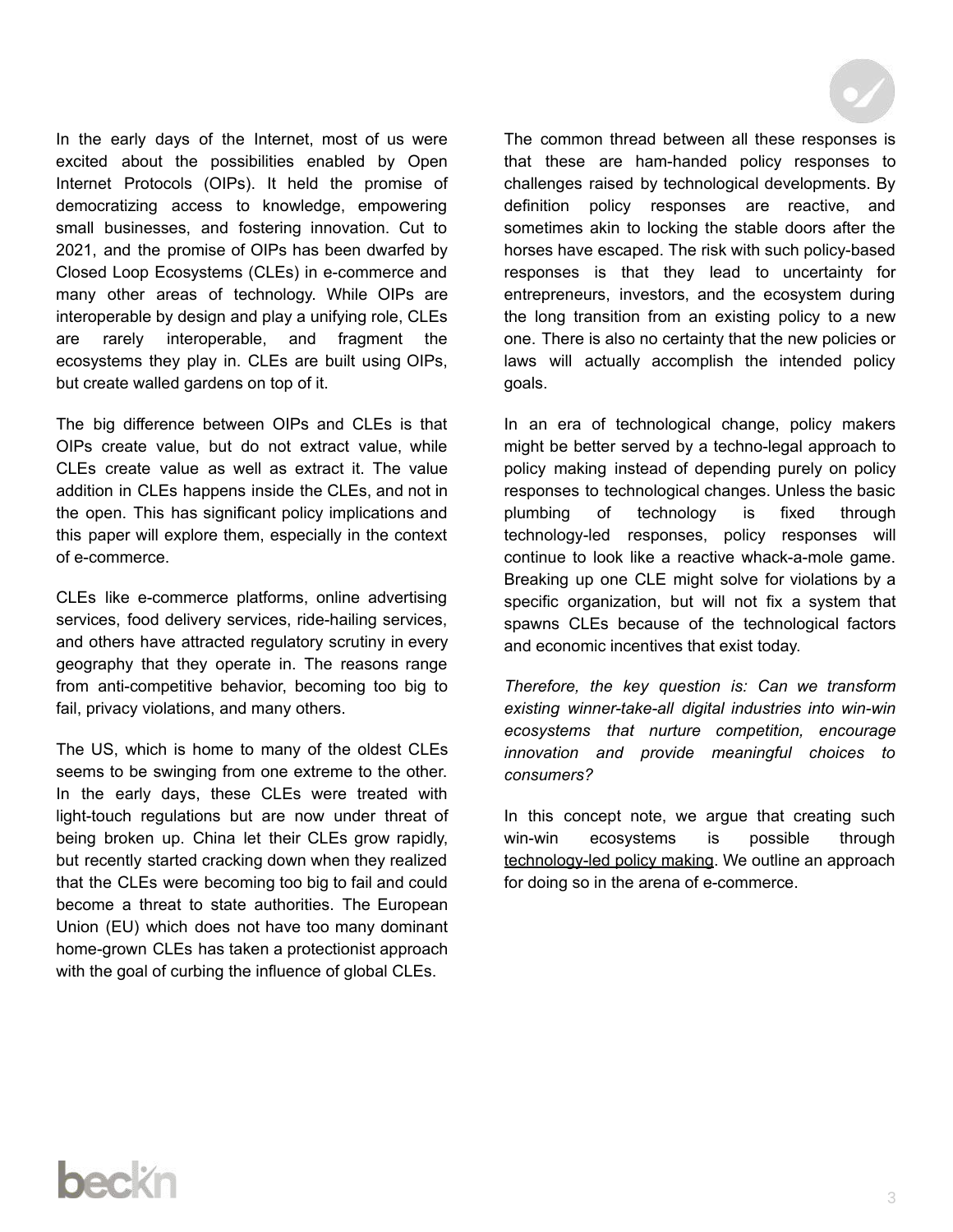

#### Reimagining digital commerce as open commerce networks

The point of this concept note is not to blame CLEs who are merely responding to market forces. In the field of e-commerce, it was difficult to enable discovery, ordering, and payments in the distributed manner prevalent on OIPs. This led to the creation of giant e-commerce platforms that concentrated power in the hands of a few. To transform this ecosystem, we must begin by applying the principles of Open Internet Protocols to e-commerce.

OIPs enabled an explosion of services online because their foundations were *protocols* that created value without capturing any value. For a simple analogy see how the Simple Mail Transfer Protocol (SMTP) behind email allows a person to send an email from any email client

to a recipient without worrying about what email client the recipient uses. Now compare that to e-commerce platforms that allow buyers and sellers to transact within a closed loop. As more and more buyers and sellers transact within these CLEs, the platforms create value as well as extract value for themselves.

These CLEs ride on OIPs but create walled gardens on top of these OIPs because the economic incentives are aligned to such closed loops. For buyers and sellers, this means that they might have to be on multiple e-commerce networks. CLEs inevitably lead to the creation of winner-take-all markets and tend to become monopolies or duopolies. While this is not bad per se, real-life experience demonstrates that these lead to reduced agency for buyers and sellers

on these CLEs, narrowing of choices, and less innovative markets. In the short-term, monopolies and duopolies might lead to reduced prices, but regulators must take a long-term view when regulating market **structures** 

For example, in food delivery, CLE platforms spend heavily to bring restaurants and customers onto their platform. Customers are attracted to platforms that have a larger listing of restaurants while restaurants are attracted to platforms that have a larger number of customers. Marketplaces that generate network effects by bringing both restaurants and customers onto their platforms create a virtuous cycle. Those that are unable to generate network effects eventually fade into oblivion. Hence these are termed as winner-take-all markets where only one or two players survive. These network effects lead to centralization of power with the platform owners who set the rules of the marketplace. Restaurants, drivers, and the other suppliers on these platforms have very little room to negotiate or set their own terms and conditions. At a socio-economic level, such concentration of power through CLEs leads to increasing wealth disparities.

What if we could reclaim the ideals of an open Internet and bring them into the realm of e-commerce? This is possible if we create OIPs for e-commerce. Such OIPs might not completely replace existing CLE e-commerce platforms but can offer a viable alternative for merchants and consumers.

## beckn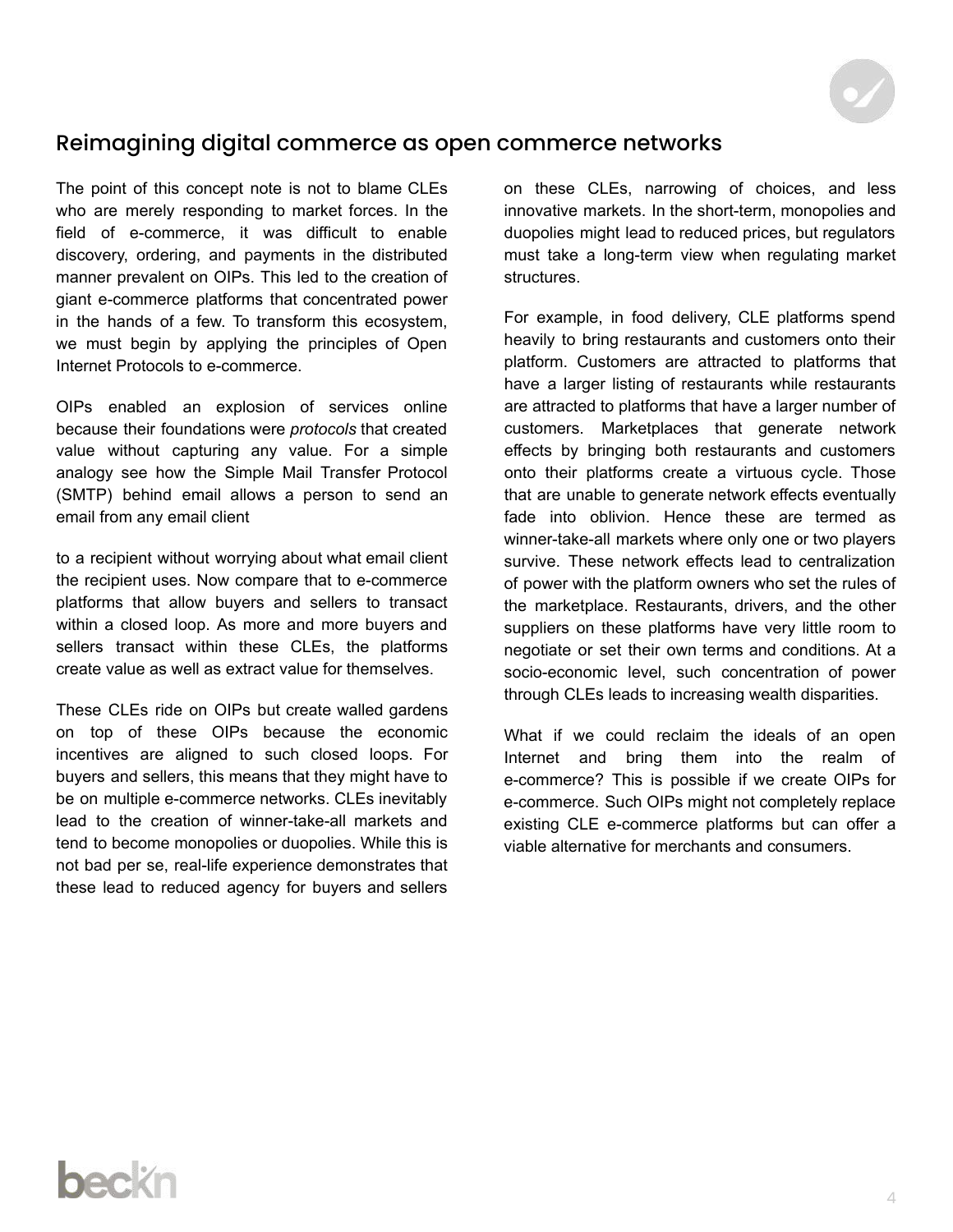

#### Difference between OIPs and CLEs

The World Wide Web (Web) and email are two of the best examples of OIPs. Both are built on top of open protocols called HyperText Markup Language (HTML) and Simple Mail Transfer Protocol (SMTP) respectively. On the Web, anyone can create websites using the HTML protocol, and these can be accessed by any browser that is HTML compliant. With email, we can send and receive emails without even knowing what type of email client (GMail, Hotmail, Yahoo Mail, Outlook, Proton Mail etc) the recipient is using.

Compare emails with messaging platforms where all activities happen within a closed loop. Users of these platforms cannot communicate with each other and often find themselves installing multiple apps. While OI protocols create value, without extracting it for themselves, CLEs create value for users, but also extract significant value for themselves. OIP operate as public goods that are non-rivalrous and non-excludable, while CLEs operate as club goods with significant barriers to entry. Both these ecosystems lead to very different public policy outcomes. It is therefore critical to understand the differences between the two.

### **Comparison of Open Internet** and Closed Loop Ecosystems

| <b>Features</b>       | <b>Open Internet Protocols</b>                                                                         | <b>Closed Loop Ecosystems</b>                                                                |
|-----------------------|--------------------------------------------------------------------------------------------------------|----------------------------------------------------------------------------------------------|
| Creation of value     | Very high                                                                                              | High                                                                                         |
| Retention of value    | None                                                                                                   | Significant retention                                                                        |
| Interoperability      | Permissionless, highly interoperable<br>by design                                                      | Permissioned, based on bilateral<br>negotiations                                             |
| Data Retention        | Protocols don't store customer data,<br>services run on top of these protocols<br>might store data     | Centralized data controls. High<br>incentives to collect maximum<br>data for personalization |
| Nature of marketplace | Win-Win                                                                                                | Winner-Take-All                                                                              |
| Barriers to entry     | Low barriers, protocols are usually<br>open, royalty-free formats that can<br>be implemented by anyone | High barriers to entry. Typically<br>monopolies or duopolies once<br>the markets consolidate |
| <b>Public Good</b>    | Yes                                                                                                    | No. Closer in nature to club goods.                                                          |
| <b>Power Dynamics</b> | Distributed                                                                                            | Concentrated with the platform<br>owners                                                     |

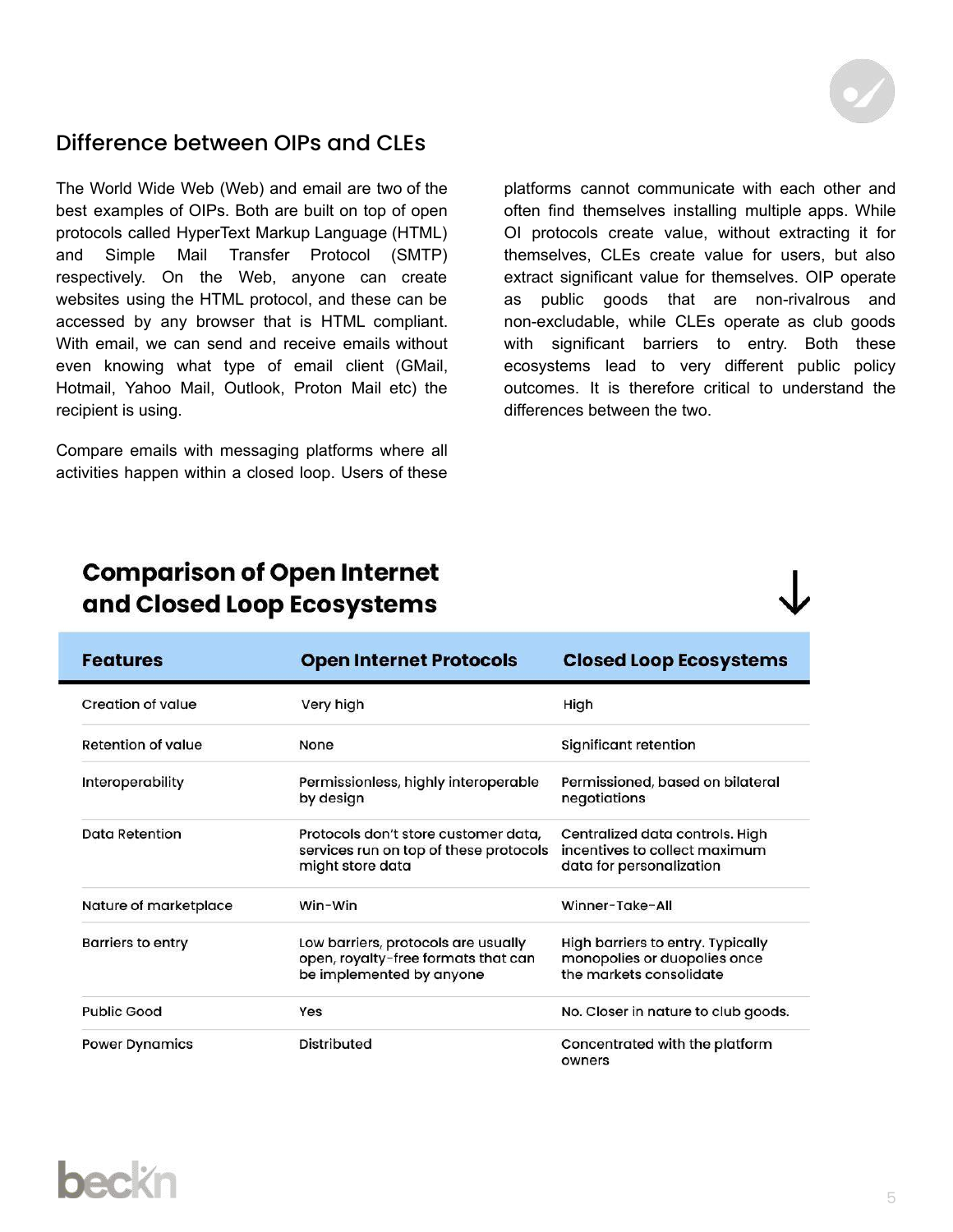

#### The Beckn Protocol: A new distributed, interoperable approach to e-commerce

Like HTML and SMTP, the Beckn protocol is a royalty-free open protocol that can be implemented by anyone. The protocol eliminates the need for a central platform or intermediary, central control, or authority to enable commerce interactions among participants. Unlike centralized platforms, the Beckn protocol does not extract any value or power for itself but acts as a force multiplier to the beneficiaries it serves.

Beckn is not an app or a website or a platform. It's an open protocol (a set of well documented specifications) that allows fair and transparent rules of play for market participants. It allows the creation of a distributed digital market that resembles an open playground that is free and fair, instead of being closed and non-inclusive. Each participant, by virtue of implementing the Beckn protocols, can join networks powered by Beckn and become discoverable at their own command.

For market players, once the Beckn protocol becomes popular in a particular domain, they have the option of using the CLE platforms or adopting the Beckn protocol or doing business on both ecosystems. For example, restaurants can choose to be on CLE food delivery platforms or on networks powered by Beckn, or have a presence on both. Once they establish their presence on a Beckn network, restaurants can interoperate with other Beckn networks for delivery fleets, restaurant middleware, suppliers, and others. This will allow restaurants to take orders directly from customers, contact delivery fleets, and ship orders to their customers in real-time, using the Beckn protocol.

Currently, such possibilities are enabled only through centralized CLE food delivery platforms. In contrast, Beckn is like email for commerce. Buyers and sellers need not be on the same platform but can interact directly with each other without intermediaries. If you are naturally discoverable on any app without having to have bilateral arrangements, it is a win-win as organizations can get customers without much spending.

Similarly, in other sectors like ride-hailing, taxi drivers can choose to be on CLE ride-hailing apps, or on networks powered by Beckn, or have a presence on both. Taxi owners could become part of a Beckn network and attract fares directly from their customers, without paying commissions to CLEs. Customers on the network will be able to book multimodal transport to their destination in one sitting without having to open multiple apps for trains, metro, taxis, buses, bicycles. Customers can even book parking spots and EV charging stations through open networks powered by Beckn.

Regional transport authorities can create transport networks using the Beckn protocol while taxi drivers federations could onboard their members onto the Beckn protocol, thus giving their members greater control over their work.

Just as a variety of Internet firms help organizations create their own websites, an ecosystem of Beckn service providers will help organizations onboard themselves onto the Beckn ecosystem. However, these service providers are unlikely to have the ability to dictate terms to market players the way CLE e-commerce platforms do. Networks built using the Beckn platform will offer an attractive alternative to sellers who wish to have a direct online relationship with their customers.

## beckn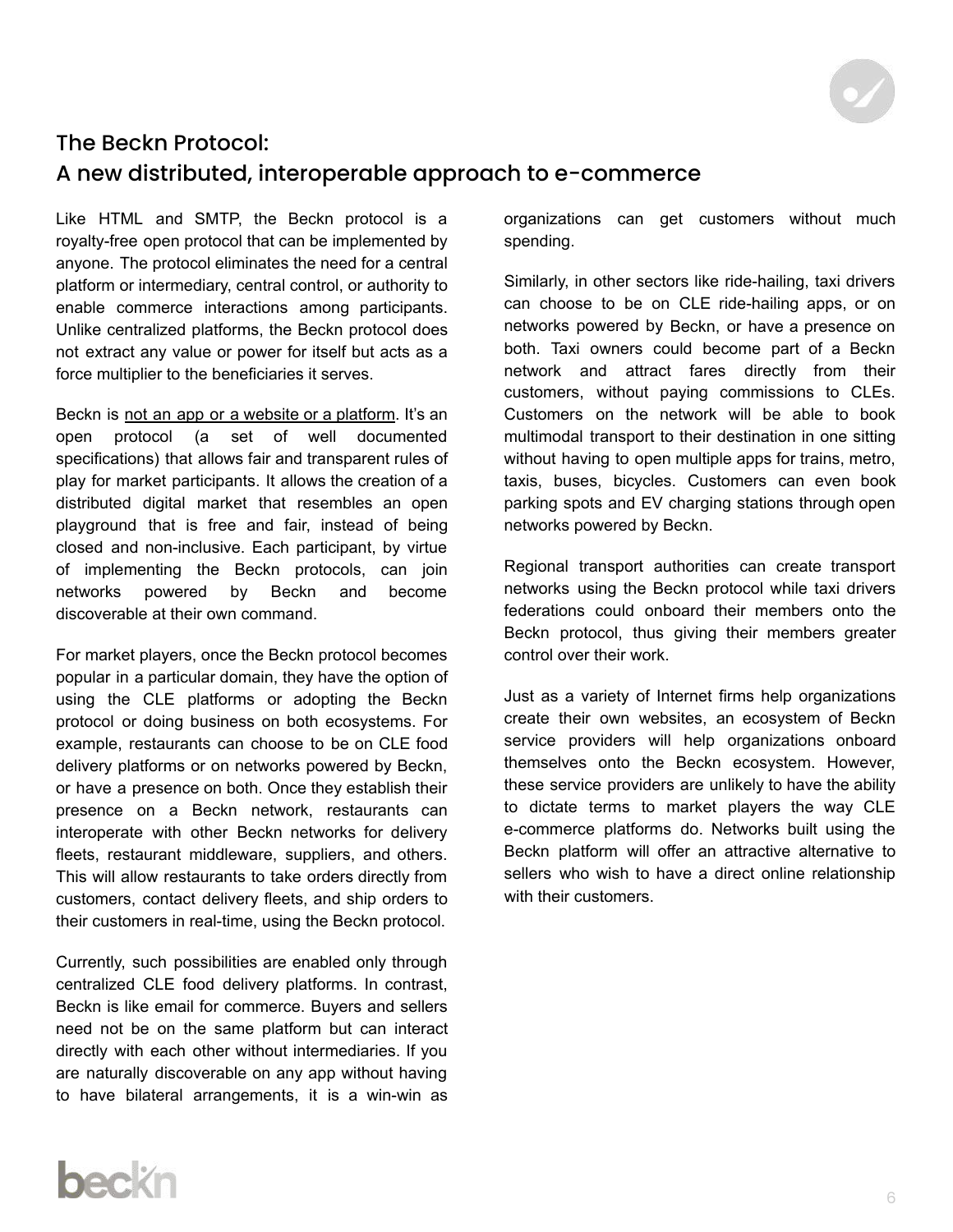#### **Conclusion**

Interoperability was a fundamental feature of the World Wide Web as envisioned by its creator, Sir Tim Berners Lee, and led to the tremendous innovation that we saw on the Internet. The rise of the CLEs goes against this vision of an interoperable Internet. We are now entering an era where it is not possible to regulate e-commerce through legal code alone; technology code and the legal code need to work hand-in-hand to regulate markets.

Policy makers must realize that interoperability is not merely a nice to have technical feature, but the very essence of competitive markets on the Internet. Using technology and regulatory frameworks to enforce *interoperability by design* is one of the most efficient ways of ensuring efficient markets. OIPs like Beckn enable greater market participation, competition, innovation, and deters concentration of power. Therefore, policy makers must take cognizance of new technology frameworks like Beckn, create enabling frameworks around them, and use these frameworks to achieve policy goals.

### beckn